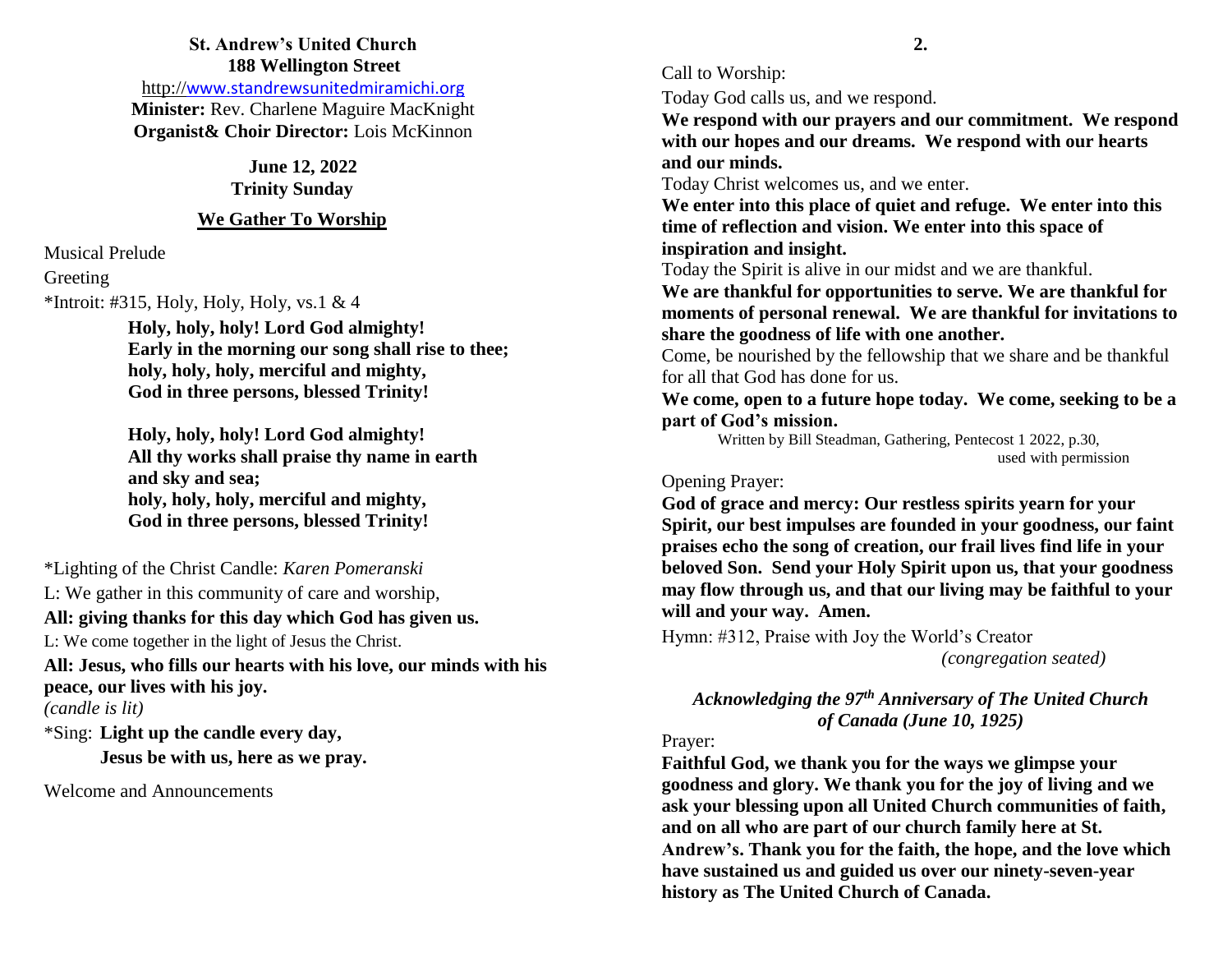**As we lean into the future, trusting in the Spirit's guidance, we honour the United Church's deep desire to live into right relations with First Nations people, its commitment to the intercultural church that we are becoming, and the shared joy of journeying together in hope.** 

**May we raise our voices in thanks and praise for** 

**your goodness, for your guidance, and for your leading. Help us to continue to follow the path of Jesus, who is our hope and our way. Amen.**

# *Presentation of UCW Life Membership Pins*

UCW Purpose: *(all members of the United Church Women are invited to stand and repeat together)*

*To unite women of the congregation for the total mission of the church, and to provide a medium through which we may express our loyalty and devotion to Jesus Christ in Christian witness, study, fellowship, and service.*

Those receiving pins are called forward: *Marjorie Cassidy, Bunny Hunter, Marjorie MacPhee, Elizabeth Mullin*

Introduction Presentation of the Pins: *Debbie Stymiest, UCW President* Blessing and Prayer

# **The Word Proclaimed**

Prayer for Illumination: *Shirley Morrison*

**As we encounter the scriptures this day, Holy One, breathe understanding into us. May our hearts beat with the rhythm of your love as we hear your word anew. Amen.** 

Scripture:

Proverbs 8:1-4, 22-31 *(Wisdom's part in creation) \**Responsive Reading: Psalm 8, p.732 Romans 5:1-5

Ministry of Music: All Creatures of our God and King Reflection on the Word

Hymn: #296, This Is God's Wondrous World *(congregation seated)*

Offering of our Gifts \*Choral Offertory: #541

> **Praise God from whom all blessings flow; praise God, all creatures high and low; give thanks to God in love made known: Creator, Word and Spirit, One.**

\*Offertory Prayer:

**In the Spirit we have come together in joyful worship. In the Spirit, we give thanks continually, encouraging each other, caring compassionately, supporting the ministry and mission of the church. Bless us and all we give, in Jesus' name. Amen.**

Prayers of the People & The Lord's Prayer *(seated) Covenanting with Church Council and new Team Members* \*Hymn: #642, Be Thou My Vision (vs. 1,2 & 4)

\*Commissioning & Benediction:

So now we leave this time of worship.

And while so much of the road ahead is uncertain, the path constantly changing, we know some things that are as solid and sure as the ground beneath our feet, and the sky above our heads.

**We know God is love. We know Christ's light endures.**

**We know the Holy Spirit is there, found in the space between all things, closer to us than our next breath, binding us to each other, until we meet again.**

So let us live in the joy of the wondrous love of the threefold God, in the shaping of the Creator, in the energy of our friendship with Christ, and in the kindness of the Spirit of Life who calls us to live, to love, and to serve. Amen.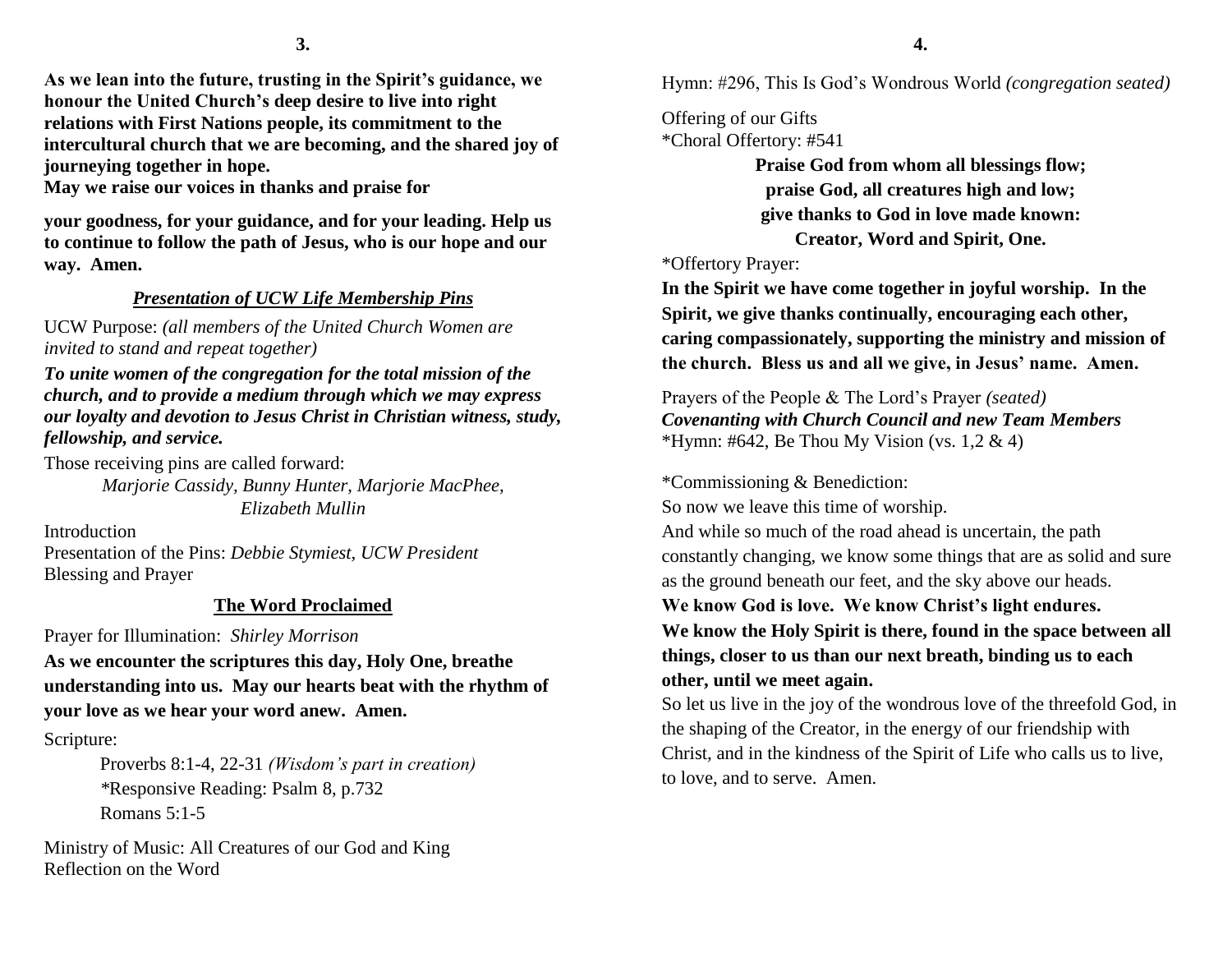\*Choral Closing: #512, Lord, You Give the Great Commission (vs.5) **Lord, you bless with words assuring: "I am with you to the end." Faith and hope and love restoring, may we serve as you intend, and, amid the cares that claim us, hold in mind eternity; with the Spirit's gifts empower us for the work of ministry.**

Musical Postlude

**We gratefully acknowledge the dedication of the bulletins in loving memory of John Forbes (deceased June 12, 2012) by wife, Joyce Forbes and Family**.

## **Memorials**

In loving memory of **Tineke (Bosma) Goodfellow**, donations to Local Funds have been received from Lynn MacPhee, Marjorie MacPhee, Helen & Ed Jones, Wayne & Liz Mullin, Denis & Liz Desaulniers, Pauline & Ed Skidd.

In loving memory of **Tineke (Bosma) Goodfellow**, a donation to the Choir Fund has been received from Bob & Ellen Marie Currie.

In loving memory of **Tineke (Bosma) Goodfellow**, a donation to the Food Bank has been received from Buddie & Frances Blakely.

In loving memory of **Tineke (Bosma) Goodfellow**, a donation to the Community Kitchen has been received from Andy & Joan Clark.

In loving memory of **Gloria Sanford**, a donation to the Food Bank has been received from Buddie & Frances Blakely.

In loving memory of **Paul Sweezey**, a donation to Local Funds has been received from Helen, Ed, Alison Jones and Family.

In loving memory of **Paul Sweezey**, a donation to Local Funds has been received from the Sunday Morning Lunch Group.

In loving memory of **Arden Jones**, a donation to the Community Kitchen has been received from Andy & Joan Clark.

In loving memory of **Verona Lloyd**, a donation to Local Funds has been received from Gary & Gloria Pitman.

In loving memory of **Verona Lloyd**, a donation to the Summer Community Kitchen has been received from Don & Judy Bowman.

## **Honourariams**

In honour of **Ben Allen, Julia Campbell and Nathan Robichaud** on their confirmation, a donation has been made to the Summer Community Kitchen by Buddie & Frances Blakely.

## *Congratulations is extended to John Bosma on receiving the Ron Morrison Vocational Service Award presented by the Chatham Rotary Club.*

**Greeters: June 12** – Karen & Bob Pomeranski/**June 19** – Bill & Spencer MacFarlane/**June 26** – Donna & Isabel Gallan **Sound System: June 12** – Don Bowman/**June 19** – Barry Campbell/**June 26** – Brian Savoy **Power Point**: /**June 12** – Juanita Hamilton/**June 19**- Debbie Benson/**June 26** – Barry Campbell **Offering Counters: June 12** – Dennis & Judy Morrison, Juanita Hamilton/**June 19** – Karen Rose & Carol Johnston/**June 26** – Brian Savoy, Don Bowman **Garbage & Recycle**: **June 12** – Barry Campbell (G)/**June 19** –

Ernie MacLean (R)/**June 26** – Brian Adams (G)

## **This Week:**

**Sunday, June 12th** – *Covenanting with Church Council & new Team Members; Presentation of UCW Life Membership Pins* **Monday, June 13th –** Church Office closed in the afternoon **Wednesday, June 15th – 4:00 – 5:00 p.m. - Chicken Salad Cold Plate** *will be held on Wednesday, June 15th from 4:00 – 5:00 p.m. here at St. Andrew's. Tickets are on sale for \$15 a person by calling Karen at the church office.*  **Friday, June**  $18^{th}$  – *Church office will be open 9:00 a.m.* – 2:00 *p.m. Betty MacDiarmid will be covering*